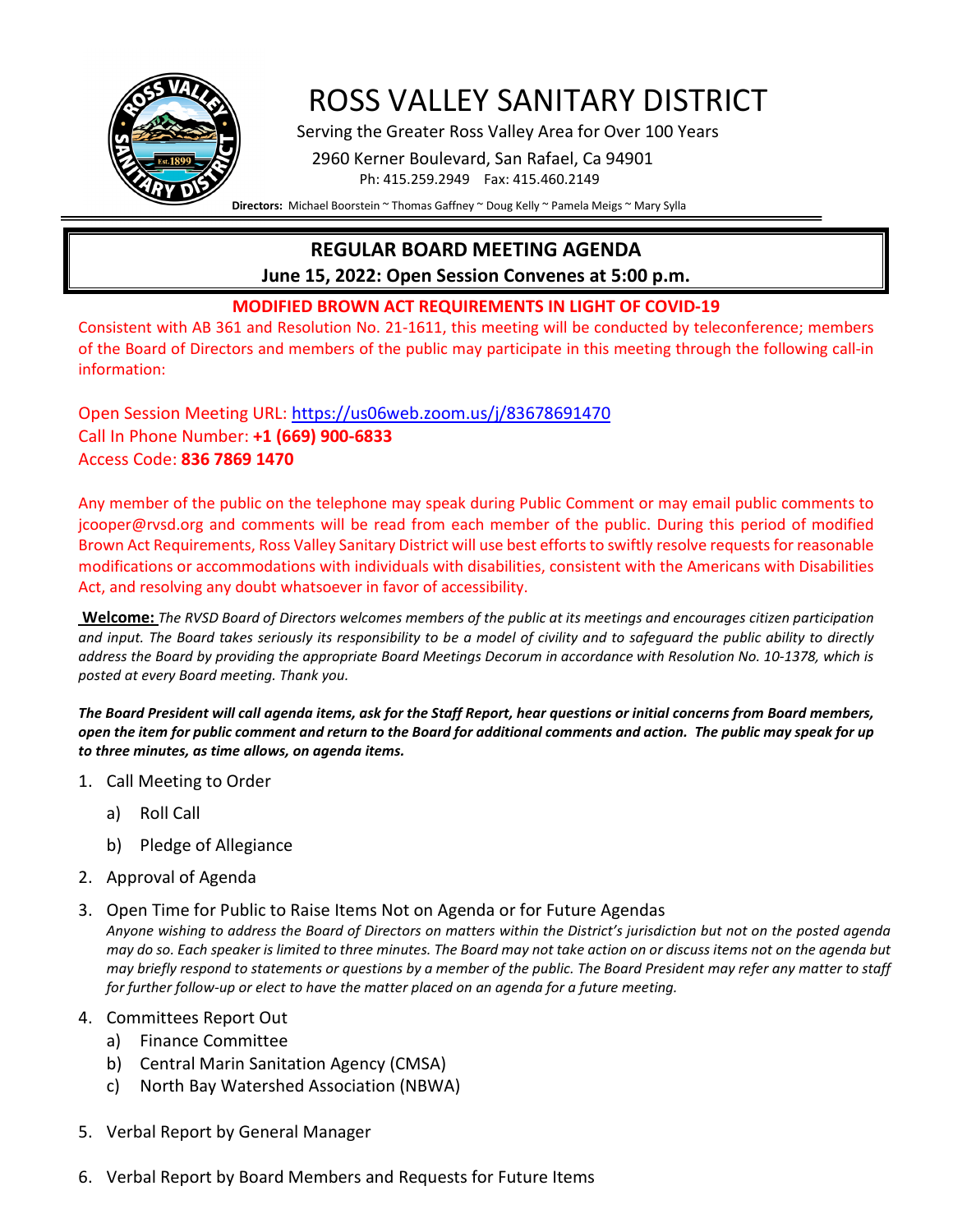## 7. Consent Calendar:

*Matters listed under this item are considered routine and will be enacted by one motion*. *The consent calendar may include resolutions; therefore, the motion, second, and vote will also be applicable to the resolutions and recorded accordingly. There will be no separate discussion of these items unless requested by a member of the Board or the public prior to the time the Board votes on the motion to adopt.*

- a) [Approve the Meeting Minutes of May 18, 2022](https://www.rvsd.org/DocumentCenter/View/2563/ITEM-7a)
- b) Accept the Monthly [Financial Statements of April](https://www.rvsd.org/DocumentCenter/View/2564/ITEM-7b) 2022
- c) Adopt Resolution No. 22-1622 [Continuing to Authorize Remote Teleconference Meetings of the](https://www.rvsd.org/DocumentCenter/View/2565/ITEM-7c)  [District Pursuant to the Brown Act](https://www.rvsd.org/DocumentCenter/View/2565/ITEM-7c) *No Staff Report*
- d) [Approve Disposal of Surplus District-Owned Equipment](https://www.rvsd.org/DocumentCenter/View/2566/ITEM-7d)
- e) [Approve Removal of Fourteen Obsolete Items from the District's Fixed Assets](https://www.rvsd.org/DocumentCenter/View/2567/ITEM-7e)
- f) [Approve Board Members' Attendance at the CASA Annual Conference in Olympic Valley, CA, on](https://www.rvsd.org/DocumentCenter/View/2568/ITEM-7f)  [August 10-12, 2022](https://www.rvsd.org/DocumentCenter/View/2568/ITEM-7f)
- g) [Approve Contract Change Order No. 6 in the Amount of a](https://www.rvsd.org/DocumentCenter/View/2569/ITEM-7g) Credit of \$(172,057.48); Adopt Resolution No. 22-1623 [Approving Final Acceptance and Authorizing the General Manager to File](https://www.rvsd.org/DocumentCenter/View/2569/ITEM-7g)  [Notice of Completion for the Butterfield/Arroyo-Kenrick Gravity Sewer Improvements Project,](https://www.rvsd.org/DocumentCenter/View/2569/ITEM-7g)  [with Ranger Pipelines, Incorporated](https://www.rvsd.org/DocumentCenter/View/2569/ITEM-7g)
- 8. [Consideration of Authorizing the General Manager, Upon Review and Approval of Legal Counsel, to](https://www.rvsd.org/DocumentCenter/View/2570/ITEM-8)  [Approve an Amendment to Task Order No. 8 with Nute Engineering for Design Engineering Services](https://www.rvsd.org/DocumentCenter/View/2570/ITEM-8)  [for the LS20 \(Larkspur Landing A\) Lift Station Improvements Project, to add LS31 \(Via La Brisa\) and](https://www.rvsd.org/DocumentCenter/View/2570/ITEM-8)  [LS32 \(Corte del Bayo\) for an Amount Not to Exceed \\$99,434](https://www.rvsd.org/DocumentCenter/View/2570/ITEM-8)
- 9. [Consideration of Approving Contract Change Order No. 5 in the Amount Not to Exceed \\$666,452 for](https://www.rvsd.org/DocumentCenter/View/2571/ITEM-9)  [Additional Work on the FY 20/21 Gravity Sewer Improvements Project \(#951\) with Glosage](https://www.rvsd.org/DocumentCenter/View/2571/ITEM-9)  [Engineering, Inc.](https://www.rvsd.org/DocumentCenter/View/2571/ITEM-9)
- 10. [Consideration of Approving Contract Change Order No. 6 in the Amount Not to Exceed \\$222,748 for](https://www.rvsd.org/DocumentCenter/View/2576/ITEM-10)  [Additional Work on the FY 20/21 Gravity Sewer Improvements Project \(#951\) with](https://www.rvsd.org/DocumentCenter/View/2576/ITEM-10) Glosage [Engineering, Inc.](https://www.rvsd.org/DocumentCenter/View/2576/ITEM-10)
- 11. [Consideration of Granting Tentative Approval for Public Sewer Extension \(PSX\) Permit No. 406, to be](https://www.rvsd.org/DocumentCenter/View/2572/ITEM-11)  [Constructed within Forrest Avenue, Fairfax, CA](https://www.rvsd.org/DocumentCenter/View/2572/ITEM-11)
- 12. [Consideration of Granting Tentative Approval for Public Sewer Extension \(PSX\) Permit No. 407, to be](https://www.rvsd.org/DocumentCenter/View/2573/ITEM-12)  [Constructed within Oak Rd, Larkspur, CA](https://www.rvsd.org/DocumentCenter/View/2573/ITEM-12)
- 13. [Consideration of Adopting Resolution No. 22-1624](https://www.rvsd.org/DocumentCenter/View/2574/ITEM-13) to Adopt the Fiscal Year 2022-23 Budget